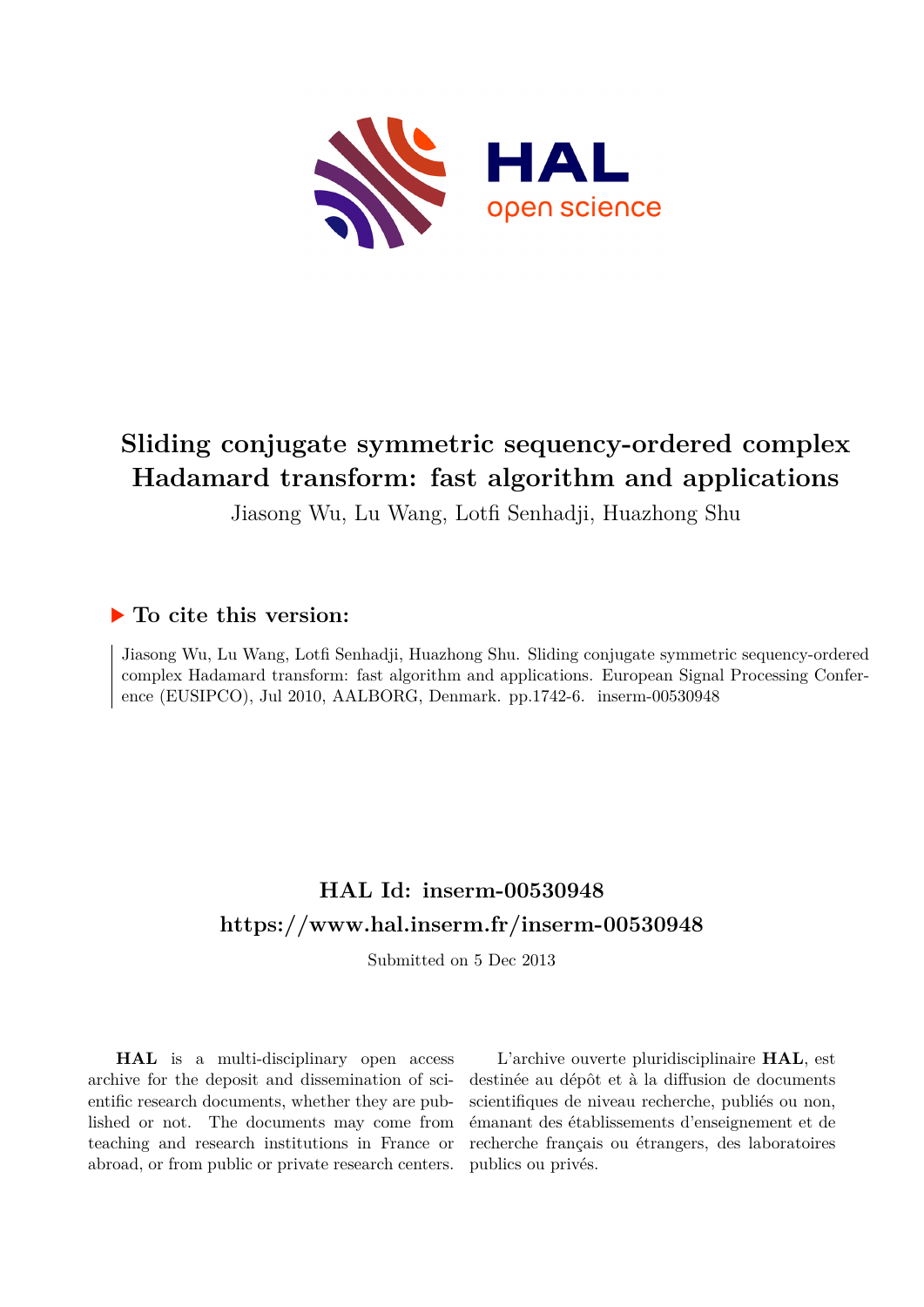[inserm-00530948,](http://www.hal.inserm.fr/inserm-00530948) [version](http://www.hal.inserm.fr/inserm-00530948) [1](http://www.hal.inserm.fr/inserm-00530948) [-](http://www.hal.inserm.fr/inserm-00530948) [5](http://www.hal.inserm.fr/inserm-00530948) [Dec](http://www.hal.inserm.fr/inserm-00530948) [2013](http://www.hal.inserm.fr/inserm-00530948)

inserm-00530948, version 1 - 5 Dec 2013

# **SLIDING CONJUGATE SYMMETRIC SEQUENCY-ORDERED COMPLEX HADAMARD TRANSFORM: FAST ALGORITHM AND APPLICATIONS**

*Jiasong Wu*1,2,3,4*, Lu Wang*1,4*, Lotfi Senhadji*2,3,4*, and Huazhong Shu*1,4

<sup>1</sup>LIST, Southeast University, 2 Sipailou, 210096, Nanjing, China

phone: +86-25-83794249, fax: +86-25-83792698, email: jswu@seu.edu.cn, wanglu@seu.edu.cn, shu.list@seu.edu.cn

 $2$ INSERM, U642, Rennes, F-35000, France

<sup>3</sup>LTSI, Université de Rennes 1, Campus Beaulieu, Rennes, F-35042, France

phone: +33-2 23235577, fax: +33-2 23236917, email: lotfi.senhadji@univ-rennes1.fr 4

Centre de Recherche en Information Biomédicale Sino-français (CRIBs), Rennes, France

www.imagetech.com.cn; www.ltsi.univ-rennes1.fr

#### **ABSTRACT**

*This paper presents a fast algorithm for the computation of forward and backward sliding conjugate symmetric sequency-ordered complex Hadamard transform (CSSCHT). The forward CSSCHT algorithm calculates the values of window i+N/4 from those of window i and one length-N/4 CSSCHT, one length-N/4 Walsh Hadamard transform (WHT) and one length-N/4 modified WHT. The backward CSSCHT algorithm can be obtained by transposing the signal flow graph of that of the forward one. The proposed algorithm requires O(N) arithmetic operations, which is more efficient than the block-based algorithm and those based on the sliding FFT and the sliding DFT. The applications of the sliding CSSCHT in spectrum estimation and transform domain adaptive filtering (TDAF) are also provided with supporting simulation results.* 

#### **1. INTRODUCTION**

The discrete orthogonal transforms including discrete Fourier transform (DFT), discrete cosine transform (DCT), discrete Hartley transform (DHT), and Walsh-Hadamard transform (WHT) play an important role in the fields of digital signal processing, filtering and communications [1, 2]. Recently, Aung *et al*. introduced a new transform named the Conjugate Symmetric Sequency-ordered Complex Hadamard Transform (CSSCHT) [3], which can be an alternative of DFT and DCT in some applications needing lower computational complexity, such as spectrum estimation and image compression. A fast decimation-in-sequency (DIS) blockbased algorithm was also reported in [3], which requires  $N/2-1$  multiplications with the imaginary number *j*,  $2N\log_2N$ real additions and 2*N* memory for length-*N* CSSCHT.

When dealing with a nonstationary process, such as speech, radar, biomedical, and communication signals, the commonly used method is sliding orthogonal transform (also called short time orthogonal transform), whose computation is an intensive task. Therefore, many fast algorithms were proposed [4-7]. Besides the commonly used sliding FFT [4] and sliding DFT [5], the sliding WHT [6-8] was also attractive in the real-time pattern matching applications [9]. A fast algorithm, which decomposes a length-*N* WHT

into two length-*N*/2 WHTs plus 4*N*–4 real additions and  $2N(\log_2 N-1)$  size of memory, for the sliding WHT was proposed in [6]. Ben-Artzi *et al.* [7] proposed a gray code kernel WHT algorithm, which requires 4*N* real additions and 4*N* size of memory. Ouyang and Cham [8] presented a more efficient algorithm to compute the sliding WHT, which derives the length-*N* WHT from two length-*N*/4 WHTs plus 3*N*+2 real additions and 3*N* size of memory. Note that the computational complexity and the memory storage requirements are considered for complex input data.

Inspired by a research work presented in [8], we propose in this paper a fast algorithm for the computation of sliding CSSCHT, which computes the values of window *i*+*N*/4 from those of window *i* and one length-*N*/4 CSSCHT, one length-*N*/4 WHT and one length-*N*/4 modified WHT.

## **2. PRELIMINARY**

Let  $\mathbf{X}_N(i) = [x_i, x_{i+1}, \dots, x_{i+N-1}]^T$  and  $\mathbf{Y}_N(i) = [y_i, y_{i+1}, \dots, y_{i+N-1}]^T$ be respectively the complex input vector and the transformed complex vector of the  $i^{\text{th}}$  window, where  $T$  denotes the transposition, and let  $N = 2^n$ ,  $n \ge 1$ , the length-*N* forward and backward sliding CSSCHTs are defined as [3, 10]

$$
\mathbf{Y}_N(i) = \mathbf{H}_N \mathbf{X}_N(i),\tag{1}
$$

$$
\mathbf{X}_N(i) = \frac{1}{N} \mathbf{H}_N^H \mathbf{Y}_N(i),\tag{2}
$$

where the superscript *H* denotes the Hermitian transposition.  $\mathbf{H}_N$  is the order-*N* CSSCHT matrix whose elements are given by

$$
h(a,b) = (-1)^{\tilde{A} \cdot B} (-j)^{\hat{A} \cdot B}, 0 \le a, b \le 2^n - 1, n = \log_2 N, (3)
$$
  
where  $\tilde{A} = (\tilde{a}_0, \tilde{a}_1, ..., \tilde{a}_{n-1}), \quad \hat{A} = (\hat{a}_0, \hat{a}_1, ..., \hat{a}_{n-1}),$  and  
 $B = (b_0, b_1, ..., b_{n-1}).$  The dot ' $\bullet$ ' denotes the scalar product

 $(v_0, b_1, ..., b_{n-1})$ of two vectors.  $a_r$  and  $b_r$  are respectively the binary representation of *a* and *b*,  $r = 0, 1, ..., n-1$ , being the index of the binary bit position.  $\tilde{a}_r$  is a binary gray code of the bit reversal of  $a_r$  and  $\hat{a}_r$  is the  $r^{\text{th}}$  bit of the binary bits of the highest power of 2 in  $c(a)/2$  where  $c(a)$  is the decimal number obtained through a bit-reversed conversion of the decimal *a*.

$$
\mathbf{Let} \qquad \mathbf{H}_N = \left[ \mathbf{H}_N(0), \mathbf{H}_N(1), \dots, \mathbf{H}_N(N-1) \right],
$$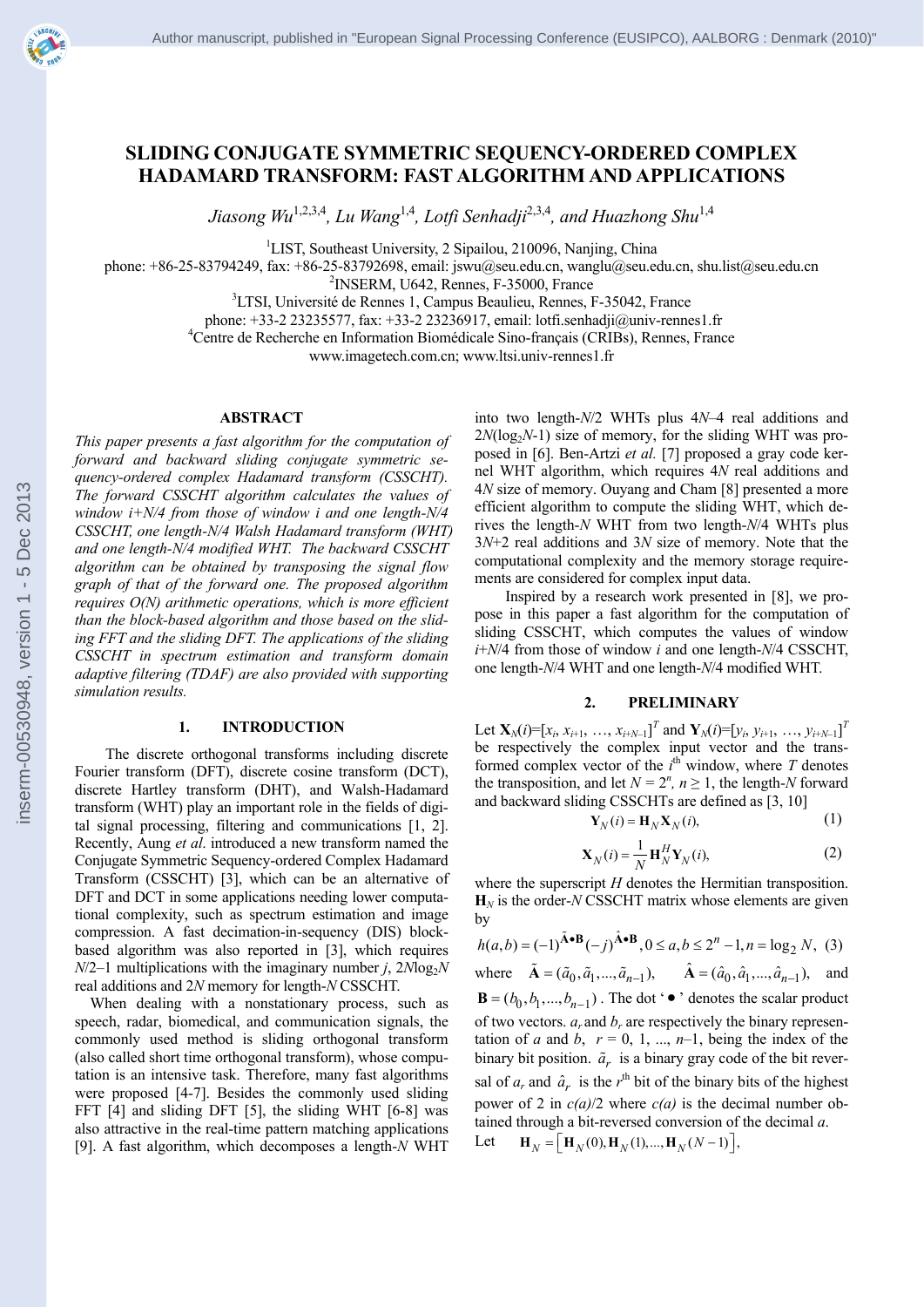

 $t<sub>N</sub>(N-4,i)$ 

 $t_N(2,i)$ 

 $\begin{array}{c} Length\text{-}N/4 \\ WHT \end{array}$  $t_N(6,i)$  $Q_{\delta\Omega}$  $\chi_{i+N+1}$  $S_{\text{M1}}$  $t_N(\dddot{N-6}, i)$  $x_{i+5}$  $t_2(N-2 i)$  $t_N(1,i)$ Length-N/4<br>WHT  $t_N(3,i)$  $t_N(N/2-3,i)$  $t_v(N/2-1,i)$  $t_v(N/2+1,i)$  $t_N(N/2+3,i)$  $\mathbf{J}_{\text{M}}$  $t_N(N-3,i)$  $t_N(N-1,i)$ 

 $d_2(i+N/4-1)$ 

 $x_{i+N/4-i}$ 

 $\mathbf{x}$   $\mathbf{x}$ 

Figure 1 - Signal flow graph of the length-*N* sliding CSSCHT transform

$$
\mathbf{H}_{N}^{1/m} = \left[ \mathbf{H}_{N} \left( 0 \right) \mathbf{H}_{N} \left( 1 \right) \dots, \mathbf{H}_{N} \left( \frac{N}{m} - 1 \right) \right]
$$
\n
$$
= \left[ \mathbf{H}_{N}^{1/m} \left( 0 \right) \mathbf{H}_{N}^{1/m} \left( 1 \right) \dots, \mathbf{H}_{N}^{1/m} \left( N - 1 \right) \right]^{T}, m = 2, 4.
$$
\n(4)

where  $\mathbf{H}_N(k)$ ,  $k = 0, 1, ..., N-1$ , is the  $k^{\text{th}}$  column of CSSCHT matrix,  $\mathbf{H}_{N}^{1/m}(k)$ ,  $k = 0, 1, ..., N-1$ , is the  $k^{\text{th}}$  row of  $\mathbf{H}_{N}^{1/m}$ , and the subscript *T* denotes the transpose.

Let  $y_N(k, i)$  be the  $k^{\text{th}}$  CSSCHT projection value for the  $i^{\text{th}}$ window :

 $y_N(k,i) = \mathbf{H}_N^T(k)\mathbf{X}_N(i),$ for  $k = 0, 1, \ldots N-1$ ;  $i = 0, 1, \ldots, M-N$ ,  $N = 2^n, n \ge 1$ where *M* is the length of the input data sequence.

## **3. FAST ALGORITHMS FOR SLIDING CSSCHT**

In this section, we derive a fast algorithm for computing the sliding CSSCHT.

#### **3.1 Fast Algorithm for** *N***=4**

The proposed algorithm is shown in Table 1, from which we have

$$
y_4(k, i+1) = (-j)^k \left[ y_4(k, i) - t_4(k, i) \right], k = 0, 1, 2, 3
$$

$$
\left[ t_4(0, i), t_4(1, i), t_4(2, i), t_4(3, i) \right]^T = \mathbf{H}_4^{1/4} \left[ d_4(i) \right]
$$

$$
= \left[ d_4(i), d_4(i), d_4(i), d_4(i) \right]^T, d_4(i) = x_i - x_{i+4}.
$$

where  $H_4^{1/4}$  is defined in (4). Therefore, 2 multiplications with *i*, 10 real additions, and a memory size of 10 are needed.

#### **3.2 Fast Algorithm for** *N***=8**

The proposed algorithm is shown in Table 2, from which we have

$$
y_{8}(k, i+2) = (-j)^{k} \left[ y_{8}(k, i) - t_{8}(k, i) \right], k = 0, 1, ..., 7.
$$
  
\n
$$
\left[ t_{8}(0, i), t_{8}(1, i), ..., t_{8}(7, i) \right]^{T} = \mathbf{H}_{8}^{1/4} \left[ d_{8}(i), d_{8}(i+1) \right]^{T},
$$
  
\n
$$
\mathbf{H}_{8}^{1/4} = \mathbf{P}_{8} \begin{bmatrix} \mathbf{H}_{4}^{1/2} \\ \mathbf{W}_{2} \\ \mathbf{J}_{2} \mathbf{W}_{2} \end{bmatrix} = \mathbf{P}_{8} \begin{bmatrix} \mathbf{H}_{2} \\ \mathbf{W}_{2} \mathbf{S}_{2} \\ \mathbf{W}_{2} \\ \mathbf{J}_{2} \mathbf{W}_{2} \end{bmatrix}, \mathbf{S}_{2} = \begin{bmatrix} 1 \\ i \end{bmatrix},
$$
  
\n
$$
d_{8}(i+u) = x_{i+u} - x_{i+8+u}, u = 0, 1.
$$

where  $P_8$  is defined in (8).  $J_2$  and  $W_2$  are described in the following subsection. Therefore, 5 multiplications with *j*, 26 real additions, and 36 size of memory are needed. **3.3** Fast Algorithm for  $N=2^n$ ,  $n\geq 3$ 

By using the same strategy as for *N*=4 and *N*=8, we have

$$
y_N(k, i + N/4) = (-j)^k [y_N(k, i) - t_N(k, i)],
$$
\n
$$
k = 0, 1, ..., N - 1,
$$
\n
$$
[t_N(0, i), t_N(1, i), ..., t_N(N - 1, i)]^T
$$
\n
$$
= \mathbf{H}_N^{1/4} [d_N(i), d_N(i + 1), ..., d_N(i + N/4 - 1)]^T
$$
\n
$$
\mathbf{H}_N^{1/4} = \mathbf{P}_N \begin{bmatrix} \mathbf{H}_{N/2}^{1/2} \\ \mathbf{W}_{N/4} \\ \mathbf{J}_{N/4} \mathbf{W}_{N/4} \end{bmatrix} = \mathbf{P}_N \begin{bmatrix} \mathbf{H}_{N/4} \\ \mathbf{Q}_{N/4} \mathbf{W}_{N/4} \mathbf{S}_{N/4} \\ \mathbf{W}_{N/4} \\ \mathbf{J}_{N/4} \mathbf{W}_{N/4} \end{bmatrix} (6)
$$
\n
$$
\mathbf{S}_N = \begin{bmatrix} \mathbf{I}_{N/2} \\ t_{N/2} \\ \mathbf{J}_{N/2} \end{bmatrix}
$$
\n
$$
d_N(i + u) = x_{i+u} - x_{i+N+u}, u = 0, 1, ..., N/4 - 1,
$$
\n(7)

$$
\begin{aligned}\n[x_i, \; x_{i+1}, \; \ldots, \; x_{i+N-1}]^T &= \mathbf{P}_N \times [x_i, \; x_{i+4}, \; \ldots, \; x_{i+N-4}, \; x_{i+2}, \; x_{i+6}, \ldots, x_{i+N-2}, \\
x_{i+1}, \; x_{i+3}, \; \ldots, \; x_{i+N/2-1}, \; x_{i+N/2+1}, \; x_{i+N/2+2}, \; \ldots, \; x_{i+N-1}]^T\n\end{aligned}\n\tag{8}
$$

$$
\begin{bmatrix} x_i, x_{i+N-1}, x_{i+1}, x_{i+N-2}, \dots, x_{i+N/2-1}, x_{i+N/2+1} \end{bmatrix}^T
$$
 (9)

where  $\mathbf{H}_{N}^{1/4}$  and  $\mathbf{H}_{N}^{1/2}$  are defined in (4).  $\mathbf{W}_{N}$  is the  $N^{\text{th}}$  order WHT matrix.  $I_N$  is the identity matrix and  $J_N$  is the reverse identity matrix. Figure 1 shows the signal graph of the proposed algorithm, whose computational complexity and memory storage requirement are analyzed as follows (assuming that the algorithm is implemented in parallel):

1) The computation of (7) for  $u = N/4-1$  needs only 2 real addition. Note that the values of  $d<sub>N</sub>(i+*u*), u = 0, 1,..., N/4-2$ , have already been obtained during the computation of  $y_N(k,i+v)$ ,  $v = 1, 2,..., N/4-1$ , respectively. A memory size of *N*/2 is required for storing  $d_N(i+u)$ ,  $u = 0, 1, ..., N/4-1$ . The input  $x_{i+u}$  and  $x_{i+N+u}$  for  $u = 0, 1, ..., N/4-1$ , needs *N* memory, which can be released after performing (7) since it will not be used in the following steps.

2) The computation of (6) needs one length-*N*/4 CSSCHT, one length-*N*/4 WHT, which can be computed by [8], one length-*N*/4 modified WHT (**W***N/*4**S***N*/4), which can be computed by [6] plus *N*/8 multiplications with *j* (multiplied by **S***N*/4).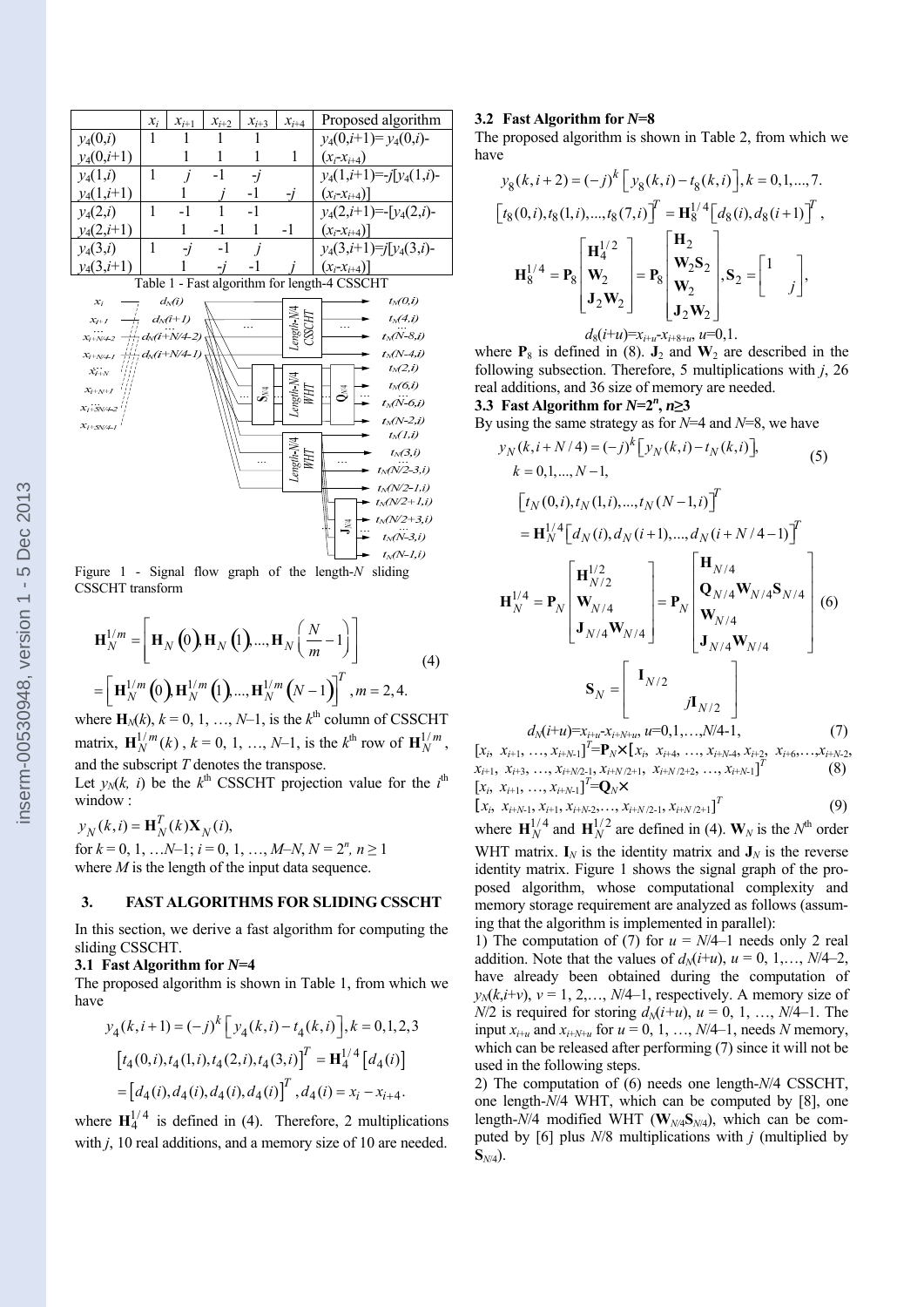|                                               | $\mathcal{X}_i$ | $x_{i+1}$ | $x_{i+2}$ | $x_{i+3}$ | $x_{i+4}$ | $x_{i+5}$ | $x_{i+6}$ | $x_{i+7}$      | $x_{i+8}$ | $x_{i+9}$ |  | Proposed algorithm                                            |  |  |  |  |
|-----------------------------------------------|-----------------|-----------|-----------|-----------|-----------|-----------|-----------|----------------|-----------|-----------|--|---------------------------------------------------------------|--|--|--|--|
| $y_8(0,i)$                                    |                 |           |           |           |           |           |           |                |           |           |  | $y_8(0,i+2)=$                                                 |  |  |  |  |
| $y_8(0,i+2)$                                  |                 |           |           |           |           |           |           |                |           |           |  | $y_8(0,i)$ -[( $x_i - x_{i+8}$ )+( $x_{i+1} - x_{i+9}$ )]     |  |  |  |  |
| $y_8(1,i)$                                    |                 |           |           |           | $-1$      | $-1$      | -İ        | $\overline{J}$ |           |           |  | $y_8(1,i+2)=$                                                 |  |  |  |  |
| $y_8(1,i+2)$                                  |                 |           |           |           |           |           | $-1$      | $-1$           | -1        | -1        |  | $-j\{y_8(1,i) - [(x_i - x_{i+8}) + (x_{i+1} - x_{i+9})]\}$    |  |  |  |  |
| $y_8(2,i)$                                    |                 |           | $-1$      | -1        |           |           | -1        | $-1$           |           |           |  | $v_8(2,i+2)=$                                                 |  |  |  |  |
| $y_8(2,i+2)$                                  |                 |           |           |           | -1        |           |           |                | $-1$      |           |  | $-\{y_8(2,i) - [(x_i - x_{i+8}) + j(x_{i+1} - x_{i+9})]\}$    |  |  |  |  |
| $y_8(3,i)$                                    | 1               | $-1$      | -1        |           | $-1$      |           |           |                |           |           |  | $y_8(3,i+2)=$                                                 |  |  |  |  |
| $y_8(3,i+2)$                                  |                 |           |           | -1        |           |           | -1        |                |           |           |  | $j\{y_8(3,i)$ -[( $x_i - x_{i+8}$ )-( $x_{i+1} - x_{i+9}$ )]} |  |  |  |  |
| $y_8(4,i)$                                    |                 | $-1$      |           | $-1$      |           | $-1$      |           | $-1$           |           |           |  | $y_8(4,i+2)=$                                                 |  |  |  |  |
| $y_8(4,i+2)$                                  |                 |           |           | $-1$      |           | $-1$      |           | -1             |           | $-1$      |  | $y_8(4,i)$ -[( $x_i - x_{i+8}$ )-( $x_{i+1} - x_{i+9}$ )]     |  |  |  |  |
| $y_8(5,i)$                                    |                 | $-1$      |           | -j        | $-1$      |           |           |                |           |           |  | $y_8(5,i+2)=$                                                 |  |  |  |  |
| $y_8(5,i+2)$                                  |                 |           |           | $-1$      |           | -1        | $-1$      |                |           |           |  | $-j\{y_8(5,i) - [(x_i - x_{i+8}) - (x_{i+1} - x_{i+9})]\}$    |  |  |  |  |
| $y_8(6,i)$                                    |                 | $-i$      | - 1       |           |           |           | $-1$      |                |           |           |  | $y_8(6,i+2)=$                                                 |  |  |  |  |
| $y_8(6,i+2)$                                  |                 |           |           |           | $-1$      |           |           |                | $-1$      |           |  | $-\{y_8(6,i) - [(x_i - x_{i+8}) - j(x_{i+1} - x_{i+9})]\}$    |  |  |  |  |
| $y_8(7,i)$                                    |                 |           | -1        | -1        | $-1$      | -1        |           |                |           |           |  | $v_8(7,i+2)=$                                                 |  |  |  |  |
| $y_8(7,i+2)$                                  |                 |           |           |           |           |           |           |                |           |           |  | $j\{y_8(7,i)$ -[( $x_i - x_{i+8}$ )+( $x_{i+1} - x_{i+9}$ )]} |  |  |  |  |
| Table 2 - Fast algorithm for length-8 CSSCHT. |                 |           |           |           |           |           |           |                |           |           |  |                                                               |  |  |  |  |

|                                                                    | Muls(j) | $5N/6-4/3$ , $N=2^n$ , $n=4,6,$             |  |  |  |  |  |  |  |
|--------------------------------------------------------------------|---------|---------------------------------------------|--|--|--|--|--|--|--|
|                                                                    |         | $5N/6-5/3$ , $N=2^n$ , $n=3,5,$             |  |  |  |  |  |  |  |
|                                                                    | Adds    | $17N/3+6\log_2N-86/3, N=2^n$                |  |  |  |  |  |  |  |
|                                                                    |         | $n=4,6,$                                    |  |  |  |  |  |  |  |
| Proposed                                                           |         | $17N/3 + 6\log_2 N - 103/3$ , $N=2^n$ ,     |  |  |  |  |  |  |  |
| algorithm                                                          |         | $n=3,5,$                                    |  |  |  |  |  |  |  |
|                                                                    | Мe      | $N/2 + \max\{7N/2,$                         |  |  |  |  |  |  |  |
|                                                                    |         | $Me^{CSSCHT}_{N/4}$ + $N(2 \log_2 N - 3)/4$ |  |  |  |  |  |  |  |
| Algorithm                                                          | Muls(j) | $N/2-1$                                     |  |  |  |  |  |  |  |
| $\lceil 3 \rceil$                                                  | Adds    | $2Nlog_2N$                                  |  |  |  |  |  |  |  |
|                                                                    | Мe      | 2N                                          |  |  |  |  |  |  |  |
| Sliding FFT                                                        | Muls    | $4N-8\log_2N$                               |  |  |  |  |  |  |  |
| [4]                                                                | Muls(j) | $log_2N-1$                                  |  |  |  |  |  |  |  |
|                                                                    | Adds    | $4N-4\log_2N-2$                             |  |  |  |  |  |  |  |
|                                                                    | Мe      | $2Mog2N-8$                                  |  |  |  |  |  |  |  |
| <b>Sliding DFT</b>                                                 | Muls    | $4N-16$                                     |  |  |  |  |  |  |  |
| $[5]$                                                              | Muls(j) | 2                                           |  |  |  |  |  |  |  |
|                                                                    | Adds    | $4N-6$                                      |  |  |  |  |  |  |  |
|                                                                    | Мe      | 4N-6                                        |  |  |  |  |  |  |  |
| $Table 3 - Comparison$ results of the proposed algorithms with the |         |                                             |  |  |  |  |  |  |  |

on results of the block-base one in [3], the sliding FFT in [4] and the sliding DFT in [5] for  $N = 2^n$ ,  $n \geq 4$ . "*Muls*" represents real multiplications, "*Muls (j)*" means multiplication with *j* , "*Adds*" means real additions. "*Me*" denotes memory (words).

Size  $3N/2$  memory is needed for storing the values  $t<sub>N</sub>(i+u)$ , *u* ∈[0, *N*-1] but *u* ∉ {*N*/2+1, *N*/2+3,…, *N*-1}, since **J**<sub>*N*/4</sub>**W**<sub>*N*/4</sub> is just row change operations of **W***N/*4. We also assume that the memory storage requirements of length-*N*/4 CSSCHT, length-*N*/4 WHT, and length-*N*/4 modified WHT are  $Me_{N/4}^{CSSCHT}$ ,  $Me_{N/4}^{WHT}$ , and  $Me_{N/4}^{MWHT}$ , respectively. Note that the multiplication by *j* or  $-j$  can be realized by switching the real and imaginary parts of the input with one sign changing, so that there is no memory requirement.

3) The computation of (5) needs *N*/2 multiplications with *j*  and 2*N* real additions. The values of  $y_N(k, i)$ ,  $y_N(k, i+1)$ ,…,  $y_N(k, i+N/4-1)$  can be obtained by zero padding method (5*N*/4–1 zeros) as proposed in [9]. For the implementation, we first distribute 2N memory for  $y_N(k, i)$ ,  $k = 0, 1, ..., N-1$ , which is then overlaid by  $y_N(k, i+1/N/4)$ ,  $k = 0, 1, ..., N-1$  after performing (5). Thus, the computational complexity and memory requirement of the proposed algorithm is given by

$$
M_N^{CSSCHT} = M_{N/4}^{CSSCHT} + 5N/8
$$
  
\n
$$
A_N^{CSSCHT} = A_{N/4}^{CSSCHT} + A_{N/4}^{WHT} + A_{N/4}^{WHT} + 2N + 2
$$
  
\n
$$
Me_N^{CSSCHT} = \frac{N}{2} + \max \left\{ \frac{7}{2} N, Me_{N/4}^{CSSCHT} + Me_{N/4}^{WHT} + Me_{N/4}^{WHT} \right\}
$$
  
\nwith the initial values  $M_4^{CSSCHT} = 2, A_4^{CSSCHT} = 10;$   
\n
$$
M_8^{CSSCHT} = 5, A_8^{CSSCHT} = 26; Me_4^{CSSCHT} = 10, Me_8^{CSSCHT} = 36;
$$

and 
$$
Me_4^{WHT} = 10, Me_8^{WHT} = 24
$$
.

The comparison results of the proposed algorithm and the algorithms in [3-5] are shown in Tables 3 and 4. It can be seen from the tables that the proposed algorithm reduces significantly the real additions compared to the algorithm in [3], but at the cost of a little more memory requirement. The proposed algorithm is also more efficient than the sliding FFT in [4] and sliding DFT in [5]. This is because the proposed algorithm only needs the multiplications with *j* and real additions, and can save the memory for storing the twiddle factors. For comparison purpose, Tables 3 and 4 give the real multiplications, multiplications with *j* and real additions where one complex multiplication is implemented by four real multiplications and two real additions. It should be noted that for the computation of  $y_N(k, i)$ ,  $k = 0, 1, \ldots N-1$ ;  $i = 0, 1, \ldots, M-N, N$  $= 2^n$ ,  $n \ge 1$ , the proposed algorithm should perform  $(M+N/4)$ times the module shown in Figure 1. However, the sliding DFT [5] and the block-base algorithm [3] are only performed *M* and *M*–*N* +1 times, respectively. Sliding FFT [4] should perform a radix-2 FFT algorithm first and then perform *M*–*N* times the sliding algorithm. The computation of the backward CSSCHT, if ignoring the normalization factor 1/*N* in (2), can be simply realized by transposing the signal flow graph of the forward CSSCHT.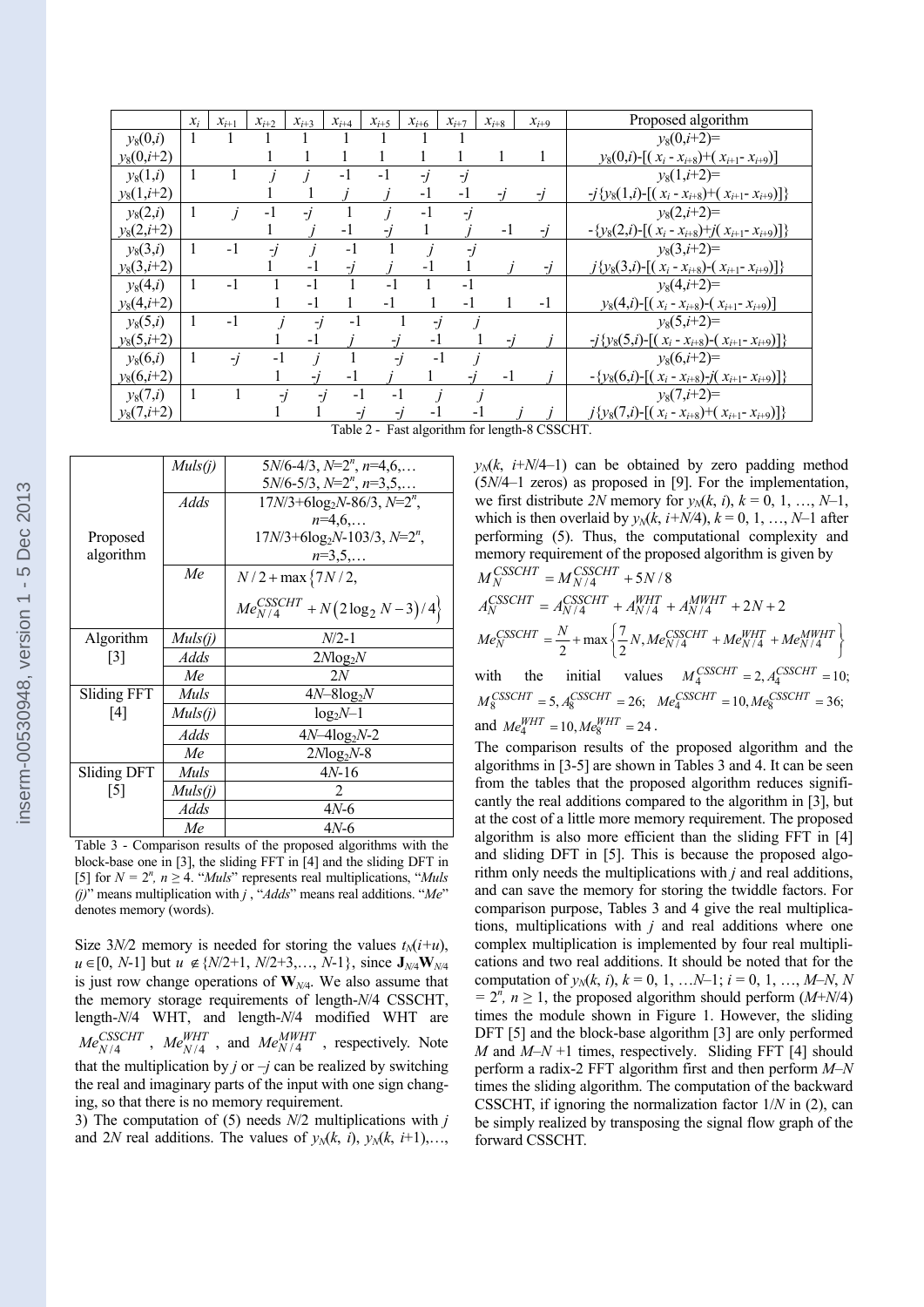

 $w_{\rm A}(0,i)$ 

Figure 3 - Block diagram of CSSCHT Figure 4 - Transform domain adaptive filtering using sliding CSSCHT and sliding DFT CSSCHT and sliding DFT

|  |  |  | Table 4- The quantitative comparison results of the proposed algorithms with other three algorithms ([3]-[5]) for $N = 2^n$ , $n \ge 4$ . |
|--|--|--|-------------------------------------------------------------------------------------------------------------------------------------------|
|  |  |  |                                                                                                                                           |
|  |  |  |                                                                                                                                           |

| $\sqrt{ }$   | Proposed algorithm | ro-<br>Algorithm |     |        |      | Sliding FF    | EFTI4'              |         | Sliding DFT |            |               |             |                    |             |
|--------------|--------------------|------------------|-----|--------|------|---------------|---------------------|---------|-------------|------------|---------------|-------------|--------------------|-------------|
|              | Muls (j)           | Adds             | Me  | Muls(i | Adds | Me            | Muls                | Muls(i) | Adds        | Me         | Muls          | Muls<br>(i) | Adds               | Мe          |
|              |                    |                  | 10  |        | 16   |               |                     |         |             |            |               |             | $\sim$<br>19.      | 10          |
|              |                    | <u>.</u>         | 36  |        | 48   | 16            |                     |         | 18          | 40         | 16            |             | 26                 | 26          |
| 16           | ∸                  | ōΟ               | 64  |        | 128  | $\sim$<br>ے ر | $\mathbf{A}$<br>ے ر |         | 46          | 120        | 48            |             | $\epsilon$ o<br>эŏ | 58          |
| $\sim$<br>32 | $\sim$ $\sim$      | $-$              | 128 | "      | 320  | 64            | $^{oo}$<br>ōδ       |         | 106         | 312<br>ے د | 12<br>$\perp$ |             | $\sim$<br>∸∸       | 1.22<br>--- |